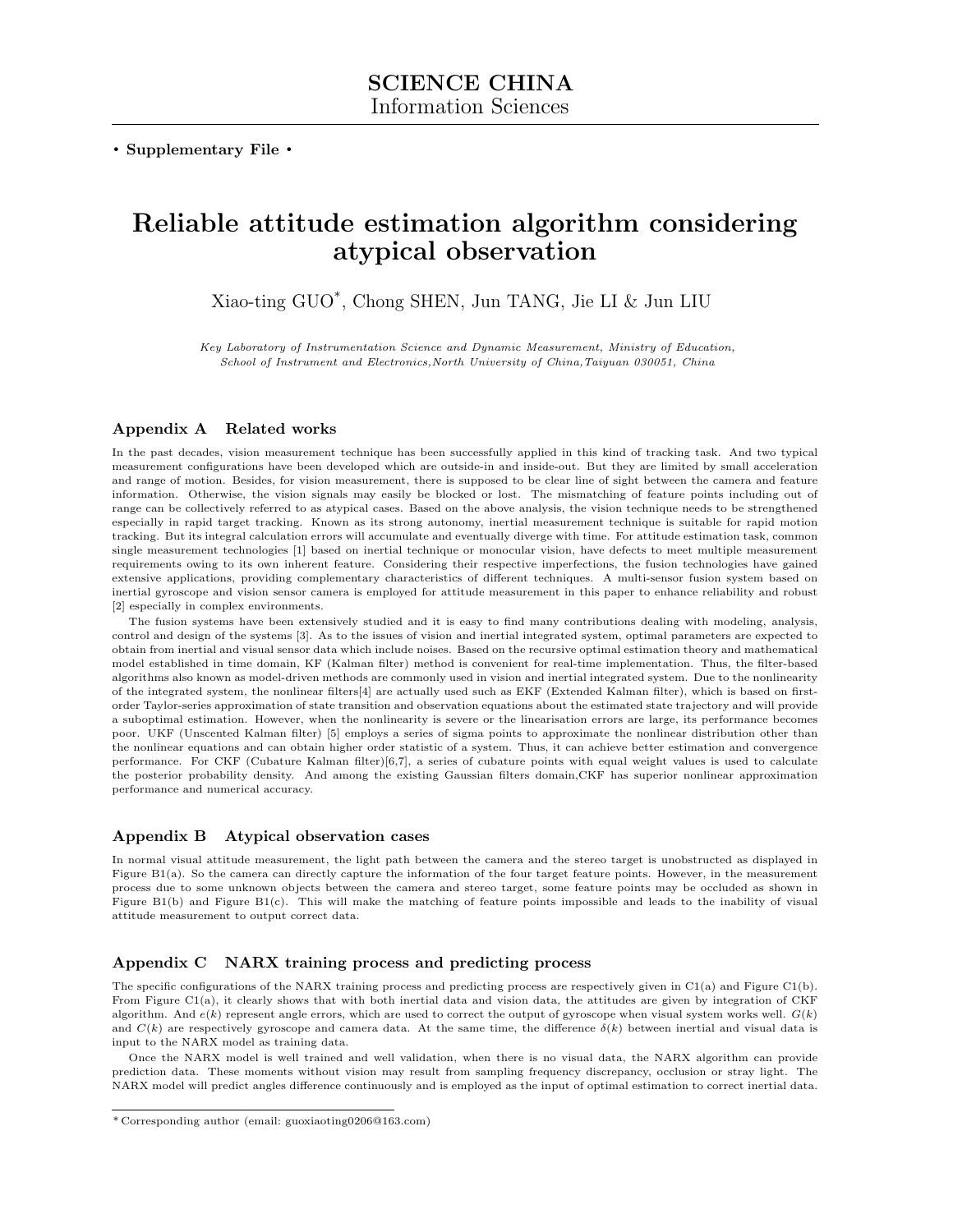

Figure B1 The light path in different conditions from different directions.



Figure C1 (a) The configuration of training process;(b) the configuration of predicting process.

|  | <b>Table D1</b> The RMSE of different filtering algorithms (angle[degree]) |  |  |  |  |  |  |
|--|----------------------------------------------------------------------------|--|--|--|--|--|--|
|--|----------------------------------------------------------------------------|--|--|--|--|--|--|

|                                                                                                               | EKF         |        | 'JKF   |        | GHKF   |        | ΡF     |        | CKF    |          |
|---------------------------------------------------------------------------------------------------------------|-------------|--------|--------|--------|--------|--------|--------|--------|--------|----------|
| $\operatorname*{Methods}% \left( \mathcal{N}\right) \times\mathcal{N}_{\mathcal{N}}\left( \mathcal{N}\right)$ | Pitch       | Yaw    | Pitch  | Var    | Pitch  | Yaw    | Pitch  | Var    | Pitch  | $V_{aw}$ |
| RMSE                                                                                                          | $_{0.2951}$ | 0.2414 | 0.1572 | 0.2336 | 0.1466 | 0.2437 | 0.1353 | 0.1781 | 0.1260 | 0.1991   |

## Appendix D Experimental results and comparison

As optimal state estimators, filter methods are suitable to handle the effects of measurement noise and process noise. The state dynamic equation used in this paper is defined by quaternion

$$
q_{k+1} = \left[\cos\left(\frac{|w| \Delta t}{2}\right)I + 2\sin\left(\frac{\frac{|w| \Delta t}{2}}{|w|}\right)\Omega(w)\right]q_k,\tag{D1}
$$

We use the above state functions, and five bayes-based nonlinear filtering methods including EKF, UKF, PF (Particle filter), GHKF (Gauss-Hermite Kalman filter) and CKF to conduct attitude estimate. The RMSE of different filtering algorithms is given in Table D1.

The fusion error results of BP model, NARX model, and CKF itself are compared. To provide intuitive and convincing results, the RMSE of the repeat experiments are listed in Table D2 to show quantitative results. It indicates the effectiveness of combining the nonlinare filtering method CKF with the data-driven model, which reflects by the comparison between CKF and CKF-based method as shown in Table D2. The estimation accuarcy of the two CKF-based method is superior to the CKF-only method. In